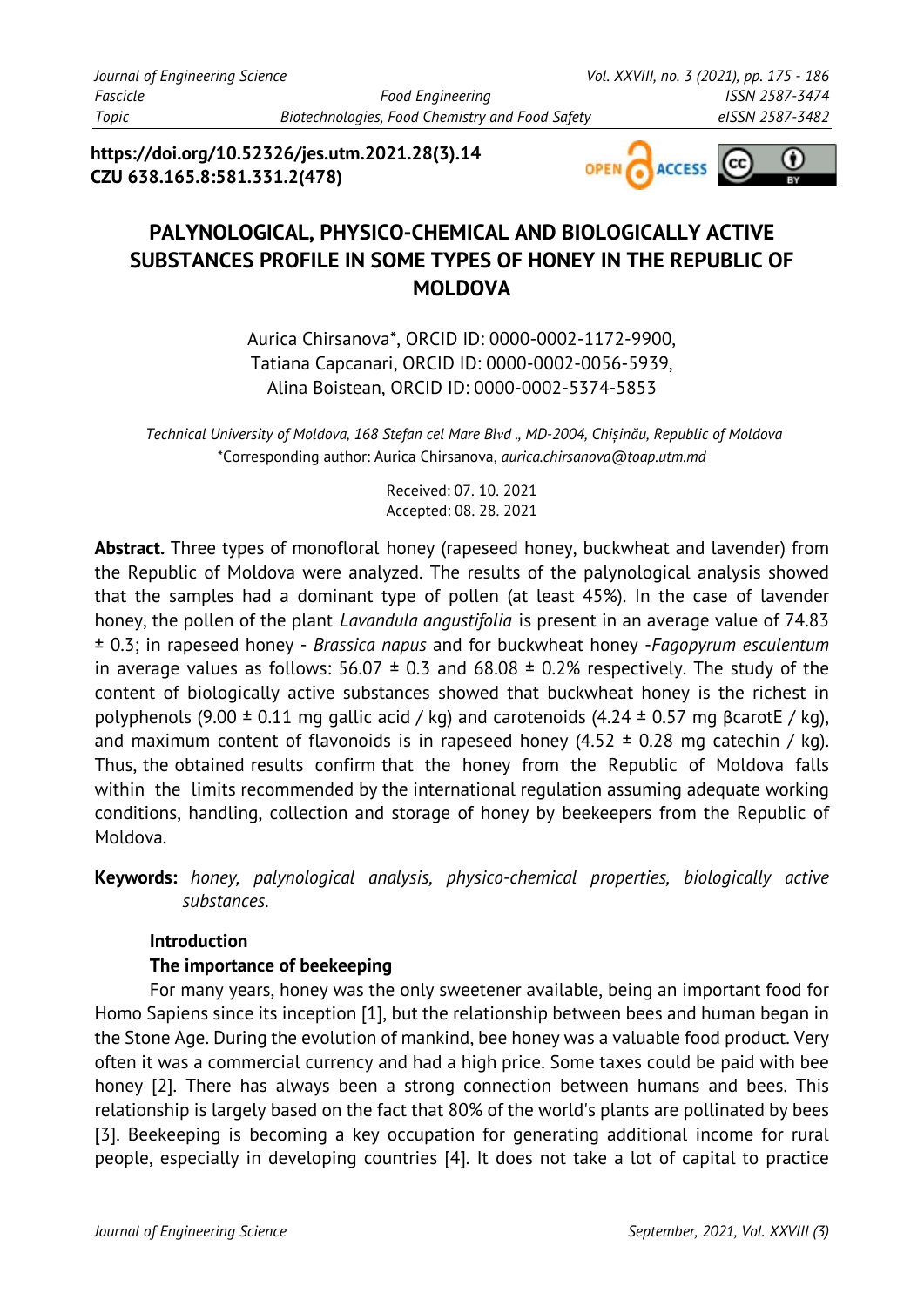beekeeping. This form of activity has a low maintenance and generates good income in a short period of time. [5, 6].

Beekeeping has the unique ability to contribute to the achievement of 15 of the 17 goals mentioned by the United Nations Sustainable Development Goals and among the most important goals are: eradication, poverty and hunger, contributing to maintaining health and a healthy lifestyle, achieving sustainable production and consumption systems, developing entrepreneurship, gender equality and others [7].

#### **Characteristic of the beekeeping sector in the Republic of Moldova**

Agriculture is one of the vectors of image of the Republic of Moldova and is a strategic sector of national importance, whose operation takes place under the social, climatic and economic impact, but also other specific factors, which determine the uniqueness of this sphere [8, 9].

In the context of its aspirations to become a member of the European Union, reforms in the agri-food sector must comply with EU regulations, which will allow it to adapt to the demands of international markets, especially in the field of food safety, security and authenticity. In this context, the report entitled "Evaluation of the National Food Control System of the Republic of Moldova [10] presented by the FAO [11] shows that in the agrifood sector, it is necessary to strengthen relations between producers, processors, exporters, representatives of academia and institutes. research to ensure the sustainability and authentication of food.

Among the agricultural crops that provide bees with nectar and pollen are sunflower, rapeseed and buckwheat, which are grown on large areas, so bees participate in their pollination by influencing the quality and quantity of seeds obtained.

The surfaces of the fruit plantations from the agricultural enterprises and the peasant households represent 44,323 ha, and for their pollination approximately 132,969 bee families are necessary.

In the Republic of Moldova during the years 2008 - 2017 was reported a slight increase in the number of bee families, their number ranging from 98.3 thousand in 2008 to 148.1 thousand pieces, in 2017, 1.51 times higher. Currently, over 5,250 apiaries have passports.

#### **Honey on the market of the Republic of Moldova**

The cost of producing one kilogram of honey in the Republic of Moldova depends largely on the amount of honey obtained, which is closely related to climatic conditions and is in the range of 1.65 - 1.80 US dollars in the case of a "normal" year.

According to a study conducted by the Organization for Investment Attraction and Export Promotion of Moldova in 2012, the annual costs of operating a hive are around US \$ 58. The honey-commodity productivity of bee families is around 24 kg / season, being closely dependent on the annual climatic conditions [12].

Compared to neighboring countries, the volume of exports to the European Union of the Republic of Moldova is relatively small.

At the same time, the quality of local honey is high (especially the glucose / fructose ratio), although its price is not highly competitive compared to the main competitors - Ukraine, China and Argentina. Thus, for the Republic of Moldova the opportunity to access the market is the sale of quality honey, including organic [13].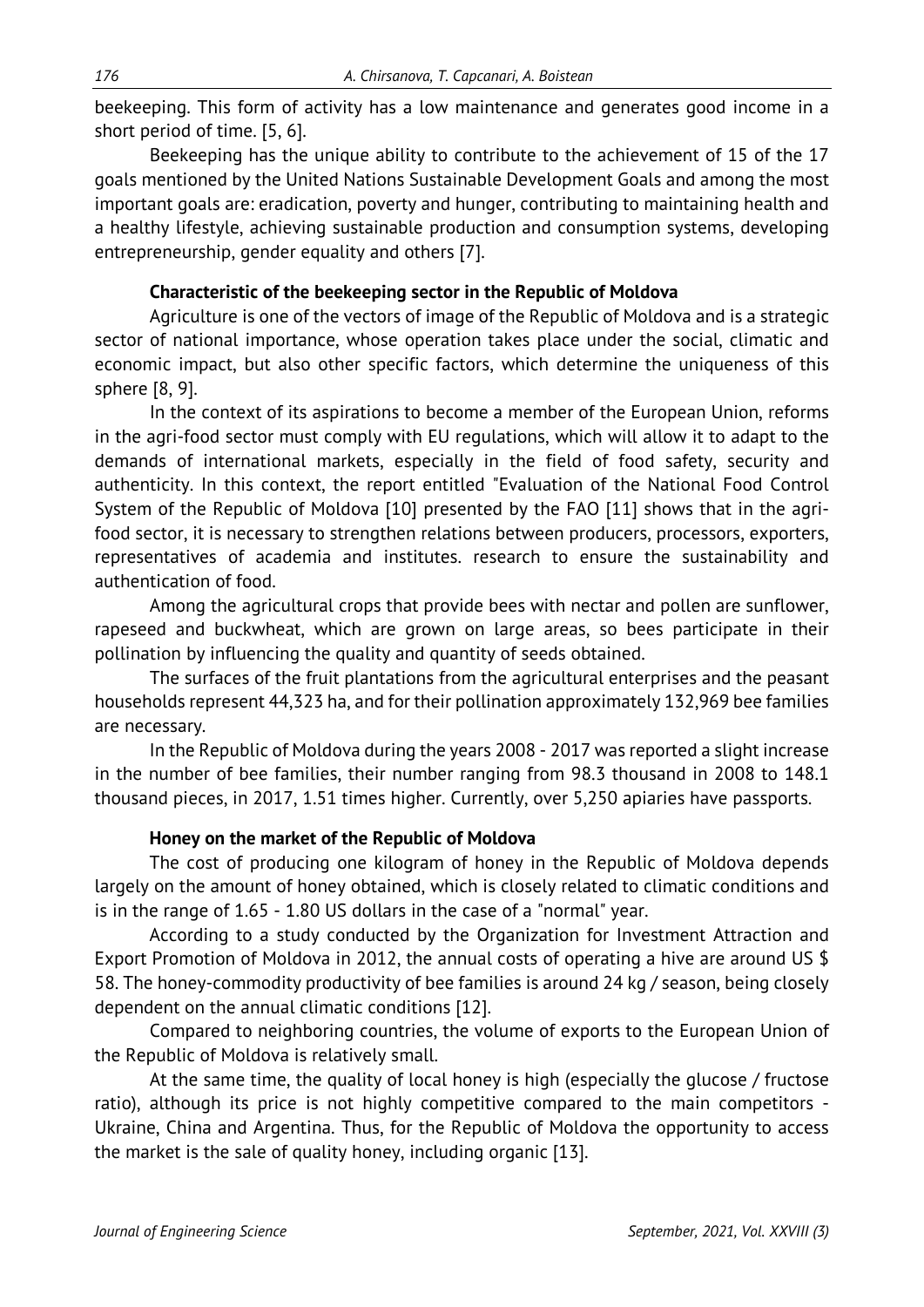#### **Honey export from Republic of Moldova**

Maximum 15% of the total volume of honey produced in the Republic of Moldova is consumed locally. The main distribution channel consists of friends, neighbors and relatives of beekeepers.

The price of honey sold to individuals is twice as high as the wholesale price offered by large intermediaries. However, low wholesale prices as well as high production costs stop investment in the honey production sector.

The remaining about 85% of production volume is currently exported. For our country, the main market is that of the European Union, which assimilates over 90% of exported honey, and in 2015 the ratio was 98%. The main destinations of local honey are Italy, Germany, France, Slovakia, as well as some smaller, but still considerable markets such as Romania, Poland, Denmark, etc. (Table 1) [14].

|                                                                                      |                   |                                        |                       |                                        |                              |                                      |                   | Tabel 1                              |
|--------------------------------------------------------------------------------------|-------------------|----------------------------------------|-----------------------|----------------------------------------|------------------------------|--------------------------------------|-------------------|--------------------------------------|
| Export of honey from the Republic of Moldova in tons and thousands of US dollars [9] |                   |                                        |                       |                                        |                              |                                      |                   |                                      |
| <b>Destination</b>                                                                   | 2016              |                                        | 2017                  |                                        | 2018                         |                                      | 2019              |                                      |
|                                                                                      | Quantity,<br>tons | Ѣ<br>IS Hollars<br>thousands<br>Value, | Quantity,<br>tons     | ㅎ<br>US dollars<br>thousands<br>Value, | Quantity,<br>tons            | thousands of<br>US dollars<br>Value, | Quantity,<br>tons | thousands of<br>US dollars<br>Value, |
| Total                                                                                | 3 160,3           | 8                                      | 5                     | 14 049,9                               | 94 123,5                     | 11 740,8                             | $\overline{3}$    | 11 584,5                             |
|                                                                                      |                   | 844,7                                  | 010,5                 |                                        |                              |                                      | 888,9             |                                      |
| Including EU countries:                                                              |                   |                                        |                       |                                        |                              |                                      |                   |                                      |
| Italy                                                                                | 632,5             | $\mathbf 1$<br>887,0                   | 867,7                 | 2 680,4                                | 784,2                        | 2 5 2 3 , 5                          | 923,8             | 3 0 5 5 , 6                          |
| Germany                                                                              | 535,9             | $\mathbf 1$<br>370,1                   | 445,3                 | 1 1 7 6 , 4                            | 424,8                        | 1 0 9 0, 5                           | 264,7             | 705,0                                |
| France                                                                               | 336,0             | $\mathbf{1}$<br>106,8                  | 756,0                 | 2 2 0 5 , 5                            | 546,0                        | 1 601,7                              | 525,0             | 1651,0                               |
| Slovakia                                                                             | 251,1             | 700,5                                  | 468,9                 | 1 439,7                                | 471,8                        | 1360,2                               | 660,1             | 1794,9                               |
| Romania                                                                              | 822,5             | $\overline{2}$<br>304,9                | $\mathbf{1}$<br>490,9 | 3 9 28, 1                              | 619,9                        | 1671,3                               | 645,9             | 1893,5                               |
| Poland                                                                               | 46,9              | 122,2                                  | 181,9                 | 487,1                                  | 442,7                        | 1 3 9 1 , 7                          | 129,0             | 541,0                                |
| Danemark                                                                             | 60,3              | 140,4                                  |                       |                                        |                              |                                      |                   |                                      |
| Austria                                                                              | 121,2             | 288,5                                  | 80,0                  | 153,1                                  |                              |                                      | 21,0              | 55,5                                 |
| Belgium                                                                              | 102,3             | 226,3                                  |                       |                                        | $\qquad \qquad \blacksquare$ |                                      | 21,0              | 53,2                                 |
| Other countries of the world:                                                        |                   |                                        |                       |                                        |                              |                                      |                   |                                      |
| Macedonia                                                                            | 126,0             | 319,5                                  | 168,0                 | 417,1                                  | 252,0                        | 604,6                                | 63,0              | 151,3                                |

The Republic of Moldova exported a record amount of honey worth \$ 14.0 million in 2017. Exports increased from 245 tons in 2006 to 5010 tons in 2017. Honey is the only animal product that is exported to the EU, as it meets import requirements from EU third countries for products of animal origin. To achieve this, it is necessary to demonstrate that the country has a "residue monitoring mechanism" established for the analysis of honey for residues of antibiotics, sulphonamides, pesticides and heavy metals, as defined in the veterinary standard on measures for the supervision and control of certain substances and their residues in live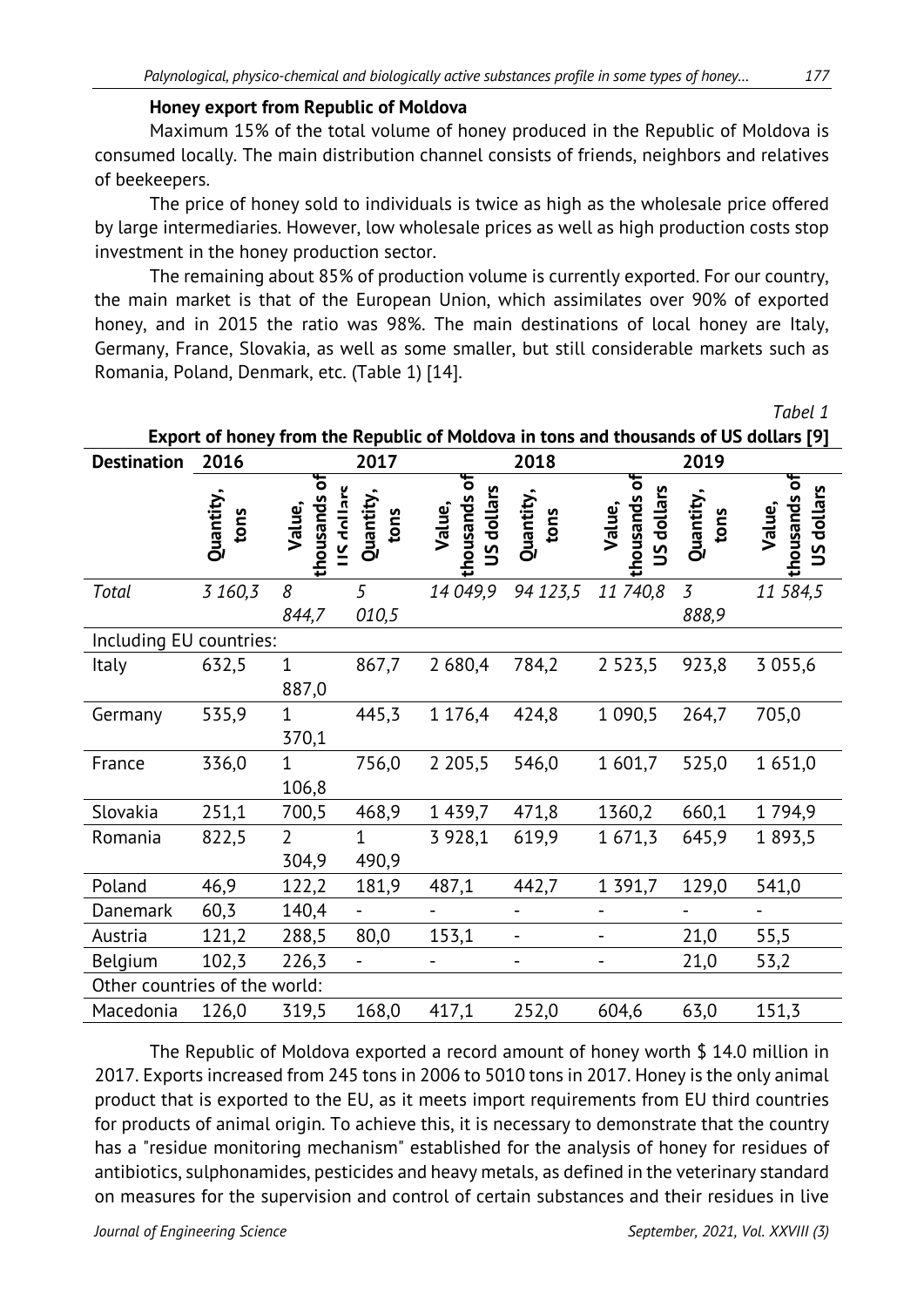animals and their products, as well as of residues of veterinary medicinal products in products of animal origin, approved by Government Decision no. 298/2011 (harmonized with the provisions of Council Directive 96/23 / EC of 29 April 1996 on measures to monitor certain substances and their residues in live animals and animal products (EU OJ of 23 May 1996, L 125 , p. 10).

#### **Adulteration and physico-chemical characteristics of honey**

Adulteration of honey is generally a major concern of consumers but also of honest producers. Honey adulteration has been a challenge for analysis for decades. Adulteration has been used to increase economic benefits by adding honey or sugars at reduced prices during production or processing. In addition, these food adulterants are often unique, so they avoid being detected by routine tests [15]. In previous studies, various methods have been used to test the authenticity of honey, such as near-infrared spectroscopy, anion exchange chromatography coupled with pulsed amperometric detection [16], nuclear magnetic resonance [17, 18] high performance liquid chromatography [19, 20] Fourier transform infrared spectroscopy [21] and the 13C / 12C isotope ratio analysis method [22, 23].

The composition of bee honey represents is a natural, very complex mixture containing various chemical compounds. These compounds give bees honey important biological properties, such as the ability to promote wound healing [24], antimicrobial and anti-inflammatory capacity [25]. Antioxidant capacity is associated with its content of antioxidant compounds, such as polyphenols [26].

 Its antimicrobial properties are associated, in particular, with the osmotic properties of bee honey, as well as with the presence of hydrogen peroxide and other minor compounds without peroxide, such as polyphenols and a special protein known as defensin-1 [27, 28].

The purpose of this study was to demonstrate the authenticity of honey by palynological analysis and to highlight the physico-chemical composition and biologically active compounds of some types of honey in the Republic of Moldova.

#### **2. Materials and methods**

This study was conducted using honey declared by beekeepers to be buckwheat, rapeseed and lavender purchased from local producers in Chisinau. The research was conducted between November 2020 and January 2021 in the laboratories of the Department of Food and Nutrition of the Faculty of Food Technology of the Technical University of Moldova. During the research, the honey samples were kept in laboratory conditions, packed in sealed glass jars at a temperature of  $21 \pm 2$  ° C.

#### **Palynological analysis**

It was performed by microscopic analysis according to the method of Lutier and Vaissière (1993) [29,30].

#### **Humidity**

Mass fraction of water was determined using Honey humidity refractometer ATAGO 4422 PAL-22S, 12.0 to 30.0 %, acc. ±0.2%.

#### **Determination of pH**

The pH of the samples was measured potentiometrically at 20 ° C. The pH meter was used (HANNA HI9124, Germany). The research solutions were prepared by dissolving 1 g of bee honey in 10 ml of distilled water.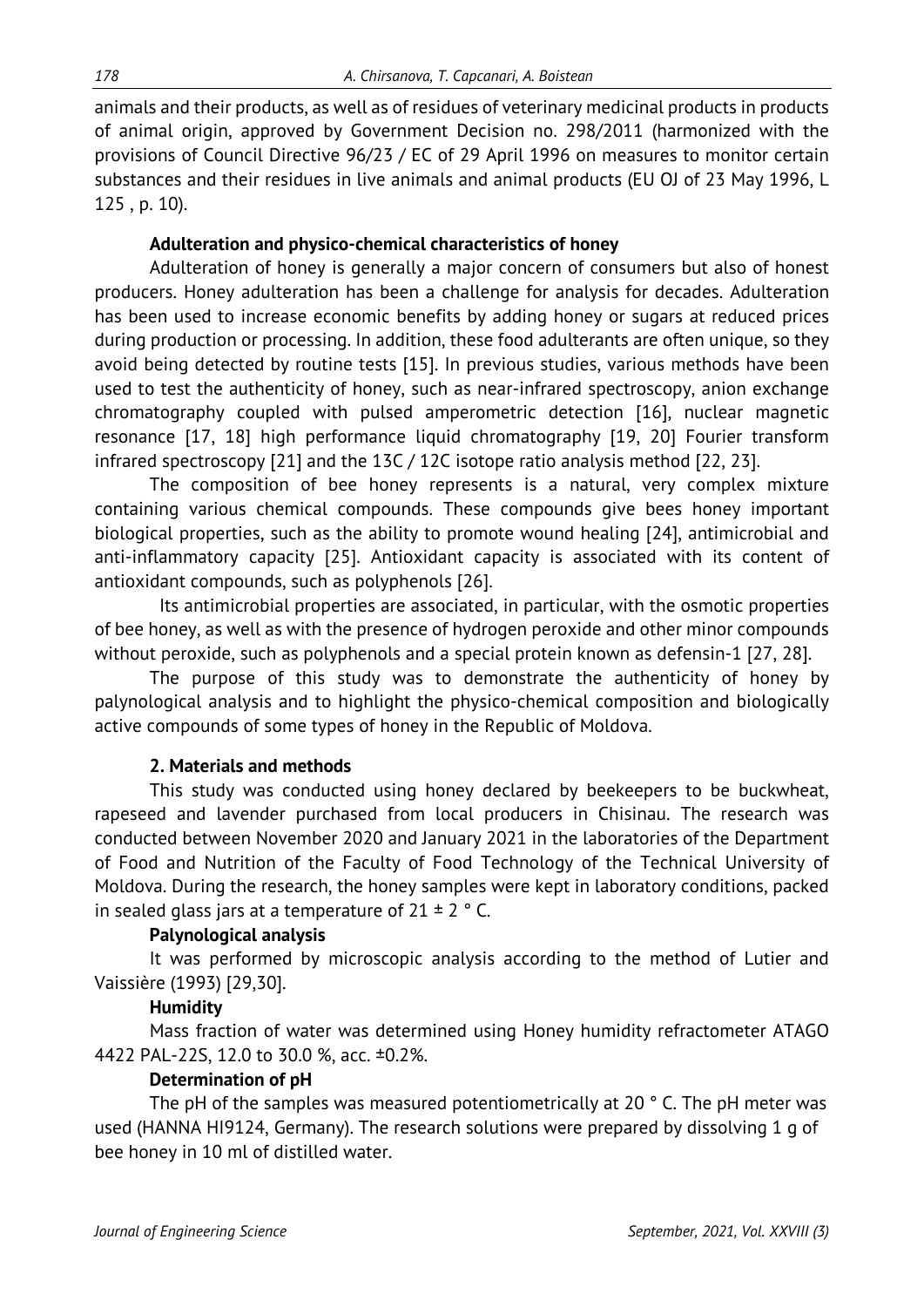# **Determination of Acidity**

Free acidity was determined by titrimetric method. It is based on the titration of the honey sample diluted with water, with 0.1 n NaOH in the presence of phenolphthalein as indicator.

## **Diastase index**

The basis of this method is the determination of amylase activity. The diastase index is defined as the number of milliliters of starch solution (1%) which has been converted to dextrin for one hour at temperature 45 ° C at the optimum pH of amylase containing 1 g of sample.

# **Hydroxymethylfurfural content**

The Fiehe reaction is based on the fact that the hydroxymethylfurfural forms with the resorcinol, in hydrochloric acid medium, a complex colored in red, whose color intensity is proportional to the quantity of the respective compound. When the Fiehe reaction is positive, the honey is considered suspicious and the deconfirmation test is further performed by determining the hydroxymethylfurfural content.

## **Determination of total sugar content**

The honey bees were dissolved in distilled water to obtain a 25% (w / v) solution. The total sugar content of the honey samples was determined using the refractometric method (portable refractometer ATAGO PAL-22S, Japan). The sucrose content was expressed in g / ml of honey.

## **Reducing sugar**

To determine the reducing sugar (by the Elser method) it was taken into account that glucose and fructose, in the free state, have the ability to reduce copper sulfate in an alkaline and hot environment, which it transforms into copper oxide. The amount of copper oxide that is formed under specific working conditions is proportional to the concentration of the two reducing sugars in the solution to be researched.

#### **Sucrose content**

For the determination of sucrose (by Elser method) the direct reducing sugar was determined before and after inversion (acid hydrolysis), and from the difference sucrose is calculated.

# **Determination of flavonoids**

The total flavonoid content was determined using the colorimetric method [31]. Sample of 1 ml bee honey was mixed with 4 ml of distilled water. 0.3 ml of NaNO2 (5%, w / v) was added. After 5 min, 0.3 mL of AlCl 3 (10% w / v) was added. This was followed by the addition of 2 mL of NaOH (1N) 6. The volume of the mixture was adjusted to 10 ml by the addition of 2.4 ml of distilled water. The composition was stirred (VORTEX V-1 plus, BioSan) to ensure a homogeneous mixture. The absorbance was read at 510 nm. Results were expressed as mg equivalent of catechin (CEQ) per kg of honey.

# **Determination of total polyphenol contents**

Total polyphenol contents were determined using the Folin-Ciocalteu colorimetric method [40]. The honey sample solution (0.1 mL) was mixed with Folin-Ciocalteu reagent (0.5 mL) and  $Na<sub>2</sub>CO<sub>3</sub>$  (0.4 mL of 7.5%), and the absorbance was measured at wavelength 765 nm after 10 min at temperature 37°C. Total polyphenol contents were expressed as mg GAE gallic acid equivalents /100 g honey.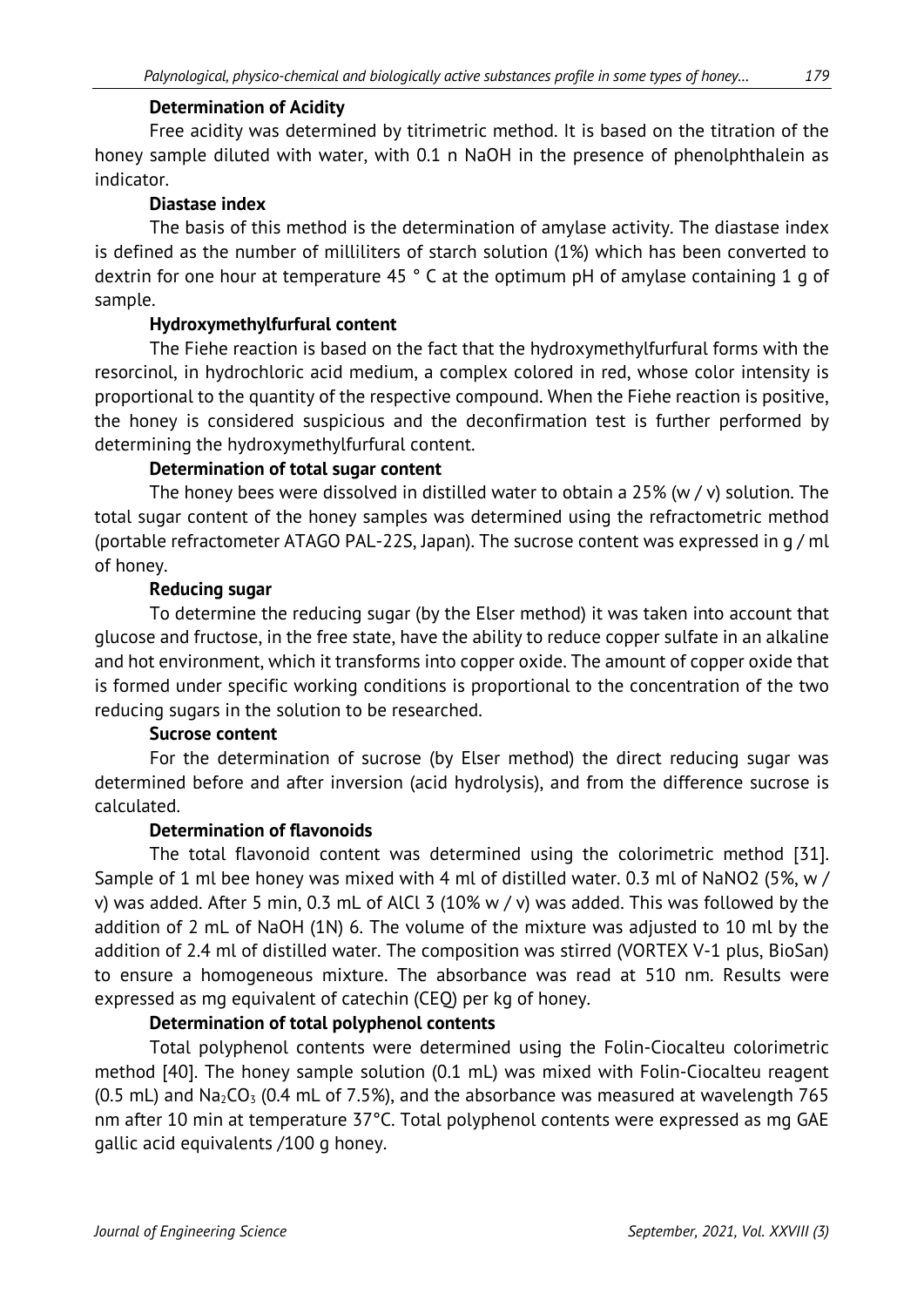#### **Determination of total carotenoid content**

The total carotenoid content was determined spectrophotometrically a previously published method [32]. The absorbance was determined at wavelength 450 nm. The results were expressed as mg of β-carotene equivalents (βcarotE) per kg of honey (mg βcarotE / kg of honey).

# **Statistical Analyses**

All analyzes were performed in triplicate, and the results were expressed as mean values with standard deviations (SD).

The significant differences represented by letters were obtained by a one-way analysis of variance (ANOVA) followed by Tukey's honestly significant difference (HSD) post hoc test (p < 0.05). Correlations were established using Pearson's correlation coefficient (r) in bivariate linear correlations (p<0.01). These treatments were carried out using Microsoft office Excel 2007 and SPSS v. 18.0 program.

# **3. Results**

## **Palynological analysis of honey**

One of the fundamental criteria for the quality of honey that influences its commercial value is the declaration of botanical and geographical origin.

The results of the analysis of the pollen profile of honey allow us to determine the floral origin of honey and to confirm the identity of the honey source indicated by beekeepers. The pollen grains identified and their frequency in the three types of honey analyzed are shown in Table 2.

The results of the quantitative pollen analysis showed that the samples always had a dominant pollen type (at least 45%) and can be classified as monofloral thus confirming the name declared to the consumer as follows: buckwheat honey, rapeseed honey and lavender honey.

Monofloral status usually means the presence of pollen of the same type in the amount of more than 45% of the total pollen content in the sample.

We notice that in the analyzed samples the content of a single type of pollen is much higher than: the minimum figure in the case of lavender honey is present the pollen of the plant *Lavandula angustifolia* in average value of 74.83 ± 0.3; for rapeseed honey - *Brassica napus* pollen and for buckwheat honey the dominant pollen *Fagopyrum esculentum* is present in average values as follows:  $56.07 \pm 0.3$  and  $68.08 \pm 0.2$ %.

| Palynological characteristic     |                                            |                                         |                                 |                                                   |                                         |                                              |
|----------------------------------|--------------------------------------------|-----------------------------------------|---------------------------------|---------------------------------------------------|-----------------------------------------|----------------------------------------------|
|                                  |                                            |                                         | Pollen type                     |                                                   |                                         | <b>Examples</b>                              |
| The type of<br>honey<br>declared | <b>Sunflower</b><br>(Helianthus<br>annuus) | Acacia<br>(Robinia<br>pseudo<br>acacia) | Rapeseed<br>(Brassica<br>napus) | <b>Buckwheat</b><br>(Fagopy<br>rume<br>sculentum) | Lavender<br>(Lavandula<br>angustifolia) | of images<br><b>of</b><br>dominant<br>pollen |
| <b>Buckwheat</b><br>$(n=5)$      |                                            |                                         |                                 |                                                   |                                         | 6                                            |
| Presence                         | 3 S, 2 IM                                  | 2 IM, 3 S                               |                                 | 5 PM                                              | 5 M                                     |                                              |
| %                                | 53.5, 46.7                                 | 13.3, 86.7                              |                                 | 100                                               | 100                                     |                                              |
| $average \pm SD$                 | $22,4\pm0,1$                               | $8,47\pm0.3$                            |                                 | $68,08\pm0,2$                                     | $1,05\pm0,1$                            |                                              |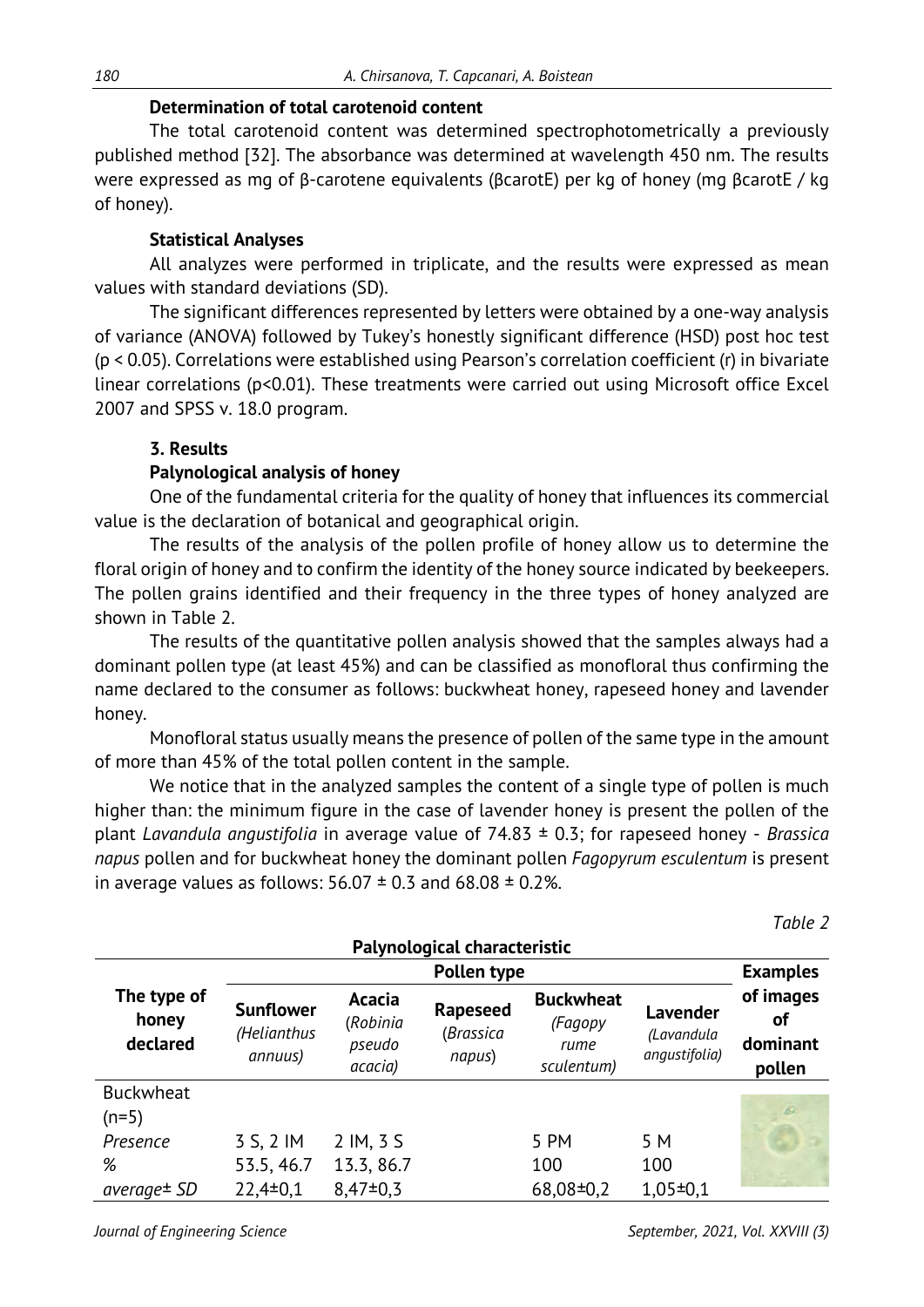|                     |               |                 |               |              |           | <b>Continuation Table 2</b> |
|---------------------|---------------|-----------------|---------------|--------------|-----------|-----------------------------|
| Rapeseed<br>$(n=5)$ |               |                 |               |              |           |                             |
| Presence            | 3 IM, 2 M     | 2 IM, 3 M       | 5 PM          |              |           |                             |
| %                   | 53.5, 46.7    | 13.3, 86.7      | 100           |              |           |                             |
| average $\pm$ SD    | $24,31\pm0,3$ | $19,62 \pm 0,2$ | $56,07\pm0.3$ |              |           |                             |
| Lavender            |               |                 |               |              |           |                             |
| $(n=5)$             |               |                 |               |              |           |                             |
| Presence            | 2 IM, 3 M     | 2 M             |               | 1 M          | 5 PM      |                             |
| %                   | 13.3, 86.7    | 100             |               | 100          | 100       |                             |
| average $\pm$ SD    | $13,01\pm0,1$ | $10,11\pm0,1$   |               | $2,05\pm0,2$ | 74,83±0,3 |                             |

*Note: predominant pollen (>45%) - P; secondary pollen, (16–45%)-S; important minor pollen, (3–15%)-IM; minor pollen, (1–3%)-M.* 

*n = sample size*

It should be noted that the pollen *Helianthus annuus* and *Robinia pseudoacacia* is present in all three types of honey analyzed, either as secondary pollen, as important minor pollen or as minor pollen. At the same time, the variations of the nectar content, together with other factors such as climatic and geographical conditions, soil type, practices applied by beekeepers and others, contribute to the existence of different types of honey and imprint their botanical origin [33 - 35].

## **Physico-chemical characteristics of the samples**

Table 3 presents the physico-chemical parameters of the types of honey from the Republic of Moldova under study. Depending on the borane origin of honey, significant differences were observed in some of the physico-chemical parameters (p <0.05).

The moisture content of *Apis mellifera* honey is well defined by international quality standards [36]. A high moisture content in honey can affect both its quality and its biological activity and organoleptic properties [37]. According to the results obtained, all honey samples examined were within acceptable limits. It is known that the moisture content of honey also depends on the ecological and geographical conditions, the maintenance of the apiary and the storage of the finished product [38, 39]. Thus, the results obtained suggest adequate working conditions, processing, collection and storage of honey by beekeepers from the Republic of Moldova.

| <b>Physico-chemical parameters</b> |                  |                  |                  |                 |  |
|------------------------------------|------------------|------------------|------------------|-----------------|--|
|                                    | Rapeseed         | <b>Buckwheat</b> | Lavender         | Mean            |  |
|                                    | $(n=5)$          | $(n=5)$          | $(n=5)$          |                 |  |
| <b>Humidity %</b>                  | $22,0+0,01$      | $15,60\pm0,02$   | 17,00±0,01       | $18,2 \pm 0,03$ |  |
| Ash, %                             | $0,9\pm0,03$     | $1,1\pm0,06$     | $0,17\pm0,02$    | $0,72 \pm 0,04$ |  |
| pH                                 | $3,32\pm0,10$    | $3,48\pm0,11$    | $3,68 \pm 0,04$  | $3,49\pm0,08$   |  |
| Total acidity, cm <sup>3</sup>     | $9,98 \pm 0,03$  | 22,09±0,01       | $7,11\pm0,01$    | 13,06±0,17      |  |
| Hydroxymethylfurfural              | $70,81 \pm 0,06$ | $13.78 \pm 0.04$ | $27,16 \pm 0.03$ | 37,26±0,04      |  |
| (mg/kg of honey)                   |                  |                  |                  |                 |  |
| Diastase index $(cm3/g)$           | $22,13 \pm 0,01$ | $19,12 \pm 0,03$ | $14,11 \pm 0,02$ | 28,45±0,02      |  |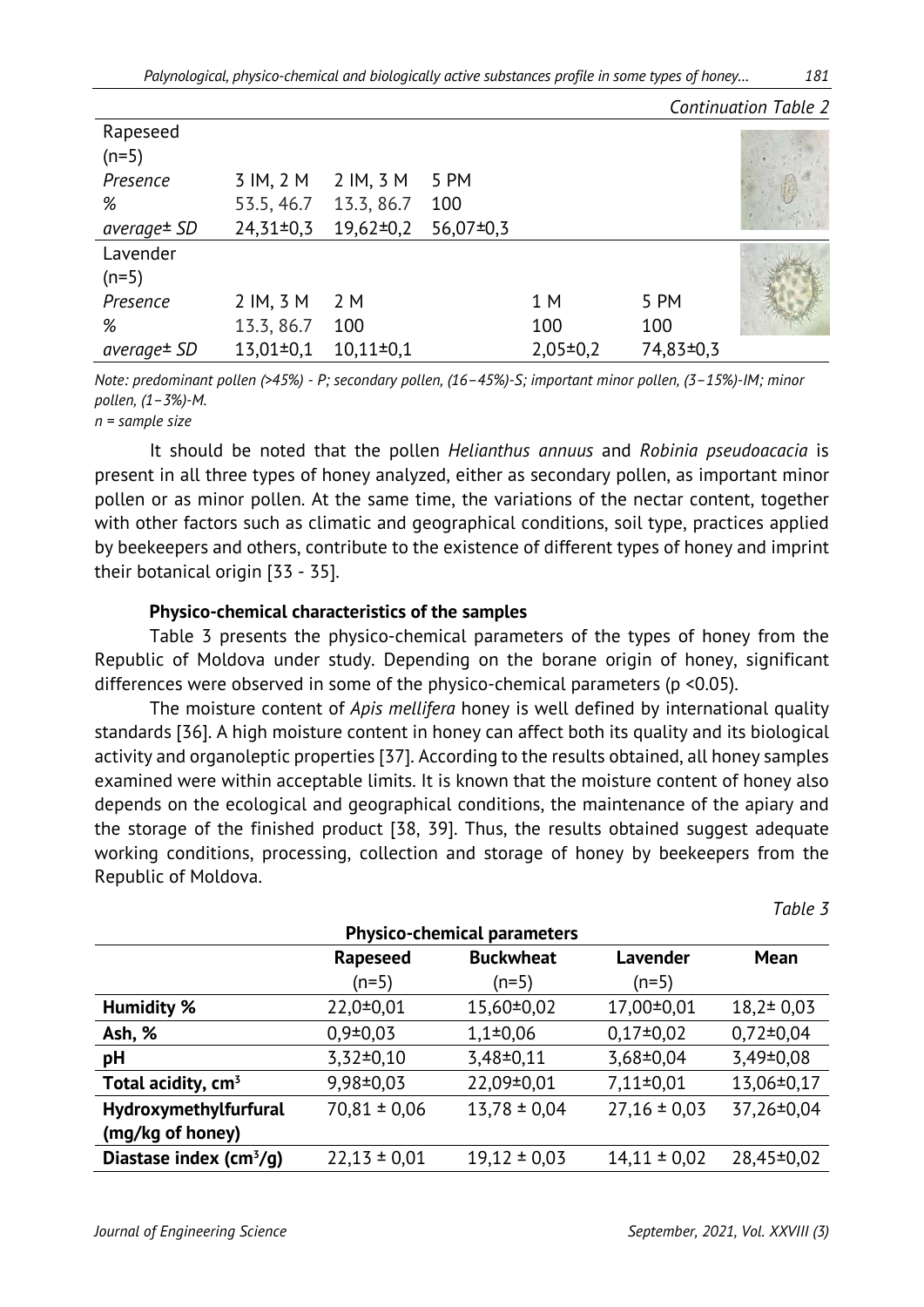|  | Continuation Table 3 |  |  |  |
|--|----------------------|--|--|--|
|--|----------------------|--|--|--|

| Water insoluble matter: |       |      |       |  |  |  |
|-------------------------|-------|------|-------|--|--|--|
| Cereal flour            | Lack  | Lack | Lack  |  |  |  |
| Gelatin                 | l ack | Lack | Lack  |  |  |  |
| Starch                  | l ack | ack  | l ack |  |  |  |

It is known that honey is acidic nature. The values of pH obtained in the honey samples varied between 3.32 and 3.68 and fall within the previously reported values [40, 41].

Hydroxymethylfurfural (HMF) is used as an indicator of honey freshness [42]. In fresh honey, HMF may be absent or in small amounts, while high levels of HMF (> 80 mg / kg) indicate that honey may have been stored and handled in inappropriate conditions, such as abuse of high temperatures [43]. In the three types of honey analyzed, the HMF content was 13.78  $\pm$  0.04 mg / kg for buckwheat honey, 27.16  $\pm$  0.03 mg / kg for lavender honey and 70.81 ± 0.06 mg / kg for rapeseed honey. According to the presented results, all samples from the three types of monofloral honey analyzed were within the recommended limits and were in accordance with international regulations for this type of honey.

The diastatic index ranges from  $14.11 \pm 0.02$  for lavender honey to 22.13  $\pm$  0.01 for rapeseed honey. At the same time for buckwheat, this index is  $19.12 \pm 0.03$ . The mean for the samples under study was  $28.45 \pm 0.02$ . It should be noted that water-insoluble substances (cereal flour, gelatin or starch) were not detected. The presence of impurities in the end product of beekeeping can be introduced during preparation, process of centrifugation or process of packaging. An improper honey filtering process can be a source of insoluble substances in the finished product. Therefore, during this process, honey passes through several sieves [42]. No water-insoluble substances were detected in the analyzed honey. At the same time, the water-insoluble ingredients (at temperature +80°C), present in honey, constitute the residue left after filtering the honey solution. High-quality honey should not contain more than 0.1g/100g of insoluble ingredients, except for pressed honey (norm: not more than 0.5g/100g) [44].

#### **Total Sugar Content**

None of the samples examined exceeded the maximum sugar content set for the total sugar content (Table 4) by the European Community Directive [44].

Means obtained are compared by using One-way ANOVA. In column, values with different superscripts letters indicate significant differences (p< 0.05)

|                          |                               | <b>Total Sugar Content</b>  |                             |                |
|--------------------------|-------------------------------|-----------------------------|-----------------------------|----------------|
|                          | Rapeseed                      | <b>Buck wheat</b>           | Lavender                    | Mean           |
|                          | $(n=5)$                       | $(n=5)$                     | $(n=5)$                     |                |
| <b>Total</b><br>sugar    |                               |                             |                             |                |
| content mean $\pm$       | $69,82 \pm 1,04$ <sup>a</sup> | 66,61±0,42 <sup>b</sup>     | $61,09\pm0,40$ <sup>a</sup> | 65,84±0,62     |
| $SD%$ (g/mL)             |                               |                             |                             |                |
| Reducing<br>sugar        |                               |                             |                             |                |
| $mean \pm SD$<br>(%)     | $61,12\pm0,61$ <sup>a</sup>   | $62,14\pm0,51$ <sup>b</sup> | $67,07\pm0,47$ <sup>a</sup> | $62,44\pm0,53$ |
| g/g                      |                               |                             |                             |                |
| Sucrose mean ±<br>SD (%) | $2,32\pm0,61$                 | $1,92\pm0,76$               | $2,52\pm0,21$               | $2,25\pm0,53$  |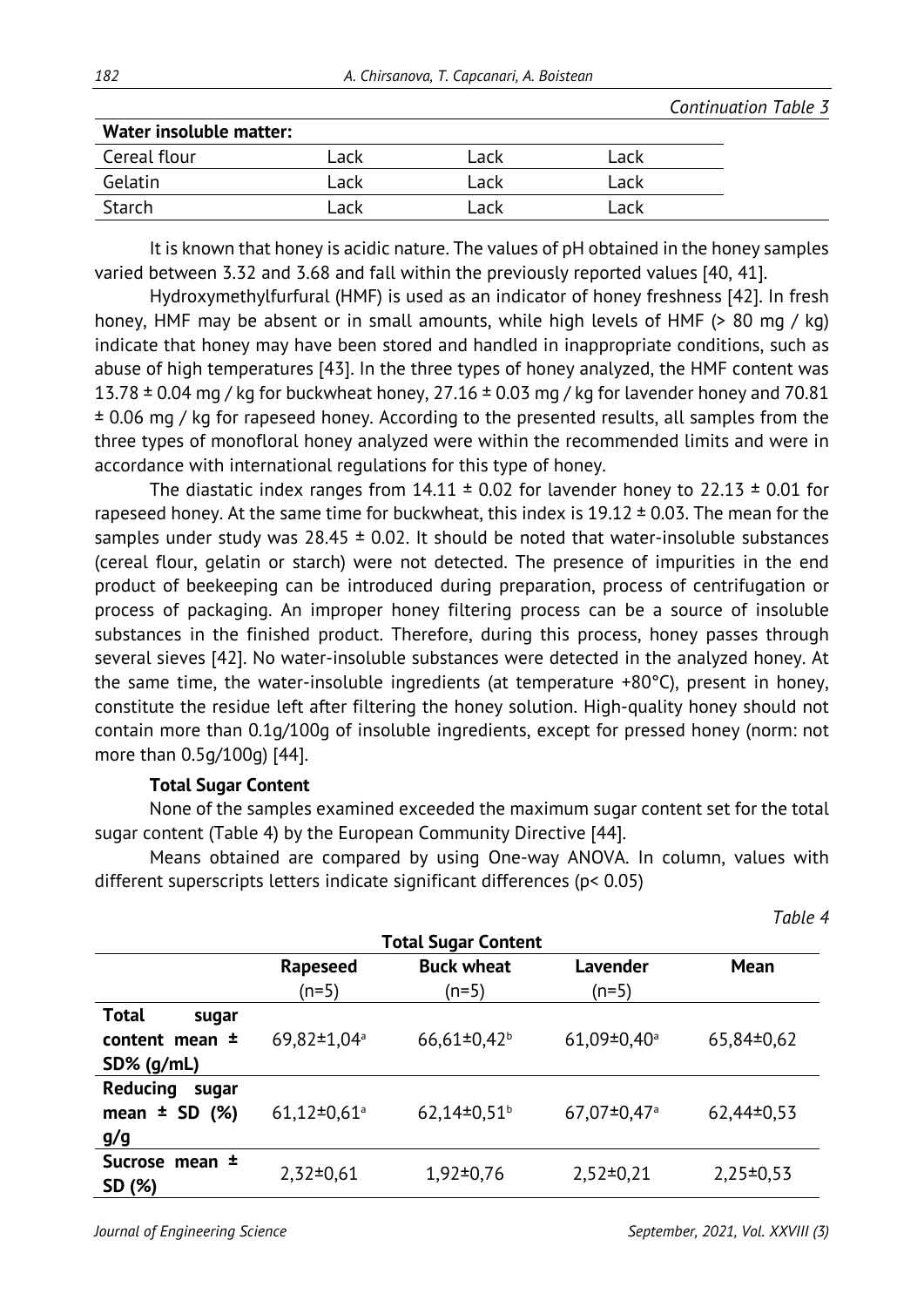From the above we can see that the total sugar content is the highest in the samples of rapeseed honey and is 69.82  $\pm$  1.04 g / ml, followed by buckwheat honey with a content of 66.61  $\pm$  0.42 g / ml and then lavender honey with 61.09  $\pm$  0.40 g / ml. Thus, the average total sugar content in the 15 samples analyzed was  $65.84 \pm 0.62$  g / ml.

# **Bioactive compounds**

Polyphenols, flavonoids and carotenoids were present in all samples subjected to the study (table 5).

| <b>Content of bioactive substances</b> |                              |                              |                              |                 |  |
|----------------------------------------|------------------------------|------------------------------|------------------------------|-----------------|--|
|                                        | Rapeseed                     | <b>Buckwheat</b>             | Lavender                     | Mean            |  |
|                                        | $(n=5)$                      | $(n=5)$                      | $(n=5)$                      |                 |  |
| Polyphenols                            |                              |                              |                              |                 |  |
| mean $\pm$ SD                          | $6,20\pm0,17$ <sup>a</sup>   | $9,00\pm0,11$ <sup>a</sup>   | $5,20\pm0,08$ <sup>b</sup>   | $6,8+0,12$      |  |
| (mg gallic acid/kg)                    |                              |                              |                              |                 |  |
| <b>Flavonoids</b>                      |                              |                              |                              |                 |  |
| mean $\pm$ SD                          | $4,52 \pm 0,28$ <sup>a</sup> | $2,09 \pm 0,14^b$            | $0,81 \pm 0,19$ <sup>c</sup> | $2,47 \pm 0,21$ |  |
| (mg catechin/kg)                       |                              |                              |                              |                 |  |
| <b>Carotenoids</b>                     |                              |                              |                              |                 |  |
| mean $\pm$ SD                          | $2,60 \pm 0,23$ <sup>a</sup> | $4,24 \pm 0,57$ <sup>b</sup> | $0,70 \pm 0,31$ <sup>c</sup> | $2,51 \pm 0,37$ |  |
| (mg βcarotE/kg)                        |                              |                              |                              |                 |  |

Means obtained are compared by using One-way ANOVA. In column, values with different superscripts letters indicate significant differences (p< 0.05)

The average polyphenol content was  $6.8 \pm 0.12$  (mg gallic acid / kg), and for buckwheat honey the amount of 9.00  $\pm$  0.11 (mg gallic acid / kg) was identified. The average content of flavonoids was 2.47  $\pm$  0.21 (mg catechin / kg), and for rapeseed honey it was the highest content - 4.52  $\pm$  0.28 (mg catechin / kg). Phenolic acid (non-flavonoids) and flavonoids are responsible for inhibiting oxidation and destroying free radicals. Them identification and classification are based on their chemical structures, which consist of one or more hydroxyl groups which are fused to a closed ring structure and that way produce an aromatic ring containing 6 carbon atoms with hydrogen atoms [45]. The color tone of honey is influenced by both physical and chemical indicators and the botanical origin of honey, which contributes to the diversity of its assortment. Such compounds as polyphenols, carotenes and minerals also affect color of honey [46, 47]. Flavonoids are considered substances with a major effect on chromatic parameters [48, 49]. While collecting nectar, bees transfer these biologically active compounds from plants to honey [50].

# **Conclusions**

This study showed following the palynological analysis that the three types of honey: rapeseed honey, buckwheat and lavender can be classified as monofloral thus confirming the name declared to the consumer. At the same time, the identification of the botanical origin of honey could be a useful tool for differentiating the product, in order to guarantee a better qualitative characterization and its traceability in itself.

It was demonstrated that the physico-chemical properties of the samples under study were within the recommended limits and were in accordance with international regulations for these parameters. The content of biologically active substances: polyphenols, flavonoids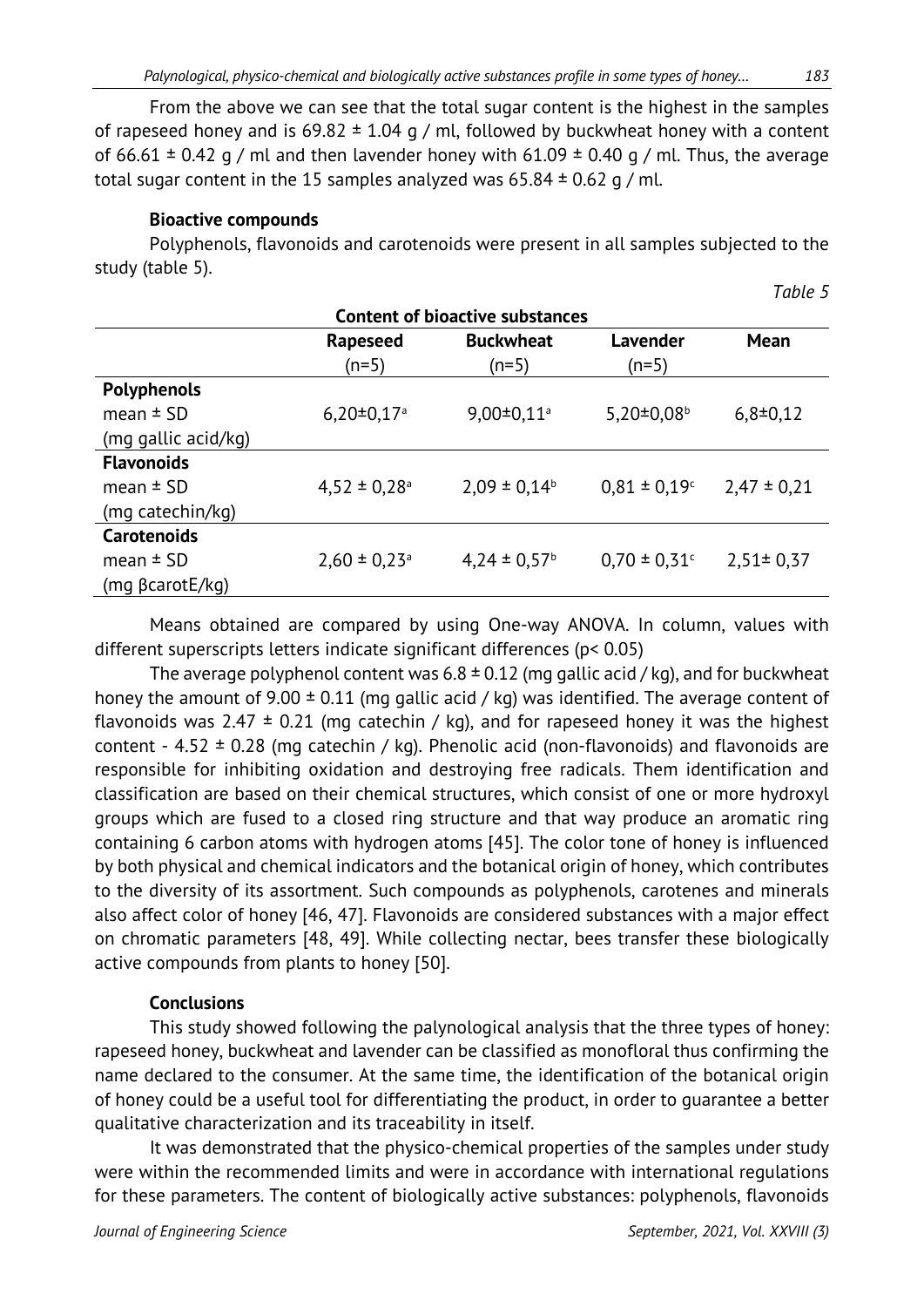and carotenoids in the studied samples is of great importance, therefore, these types of product can be used as a natural food ingredient, as well as a rich source of antioxidants in the diet of the population.

**Acknowledgments:** The results of the research presented were carried out within the project «Développement durable de l'apiculture: enjeux économiques, écologiques, de développement rural et de santé publique», which took place during the years 2019-2021. The project was funded by the "Agence Universitaire de la Francophonie en Europe Centrale et Orientale".

#### **References**

- 1. Suvro S. "Honey- The natural sweetener become a promising alternative therapeutic: a review." In:*South Indian Journal of Biological Sciences,* 2015, 1, pp. 103 - 114.
- 2. Crane E. A Short History of Knowledge about Honey Bees (Apis) up to 1800. In: *Bee World,* 2004, *85* (1), pp. 6 – 11.
	- Disponibil: [https://doi.org/10.1080/0005772X.2004.11099604.](https://doi.org/10.1080/0005772X.2004.11099604)
- 3. Baker T.F. *Bees and Beekeeping*, Bloomsbury Publishing, 2021, pp. 94.
- 4. Hinton J., Schouten C., Austin A., Lloyd D. An Overview of Rural Development and Small-Scale Beekeeping in Fiji. In: *Bee World,* 2020, 97 (2), pp. 39 – 44.

Disponibil: [https://doi.org/10.1080/0005772X.2019.1698104.](https://doi.org/10.1080/0005772X.2019.1698104)

- 5. Altunel T., Olmez B. Beekeeping as a Rural Development Alternative in Turkish Northwest. In: *Appl. Ecol. Environ. Res.* 2019, *17* (3), pp. 6017 – 6029. Disponibil: [https://doi.org/10.15666/aeer/1703\\_60176029.](https://doi.org/10.15666/aeer/1703_60176029)
- 6. Pocol Cristina Bianca, Sedik Peter,Brumă Ioan Sebastian, Amuza Antonio, Chirsanova Aurica. Organic beekeeping practices in Romania: Status and perspectives towards a sustainable development. In: Agriculture (Switzerland). 2021, nr. 4(11), pp. 1 - 18. ISSN 2077-0472.10.3390/agriculture11040281 Disponibil:<https://doi.org/10.3390/agriculture11040281>
- 7. Patel V., Pauli N., Biggs E., Barbour L., Boruff B. Why Bees Are Critical for Achieving Sustainable Development. In: *Ambio,* 2021, 50 (1), pp. 49 – 59.
	- Disponibil: [https://doi.org/10.1007/s13280-020-01333-9.](https://doi.org/10.1007/s13280-020-01333-9)
- 8. Asociația Exportatorilor de Produse Apicole din Moldova (AEPAM) Disponibil:<https://honeymoldova.md/about-hea/>
- 9. Eremia N., Modvala S., Naraevscaia I. Dinamica efectivului familiilor de albine şi a suprafeţelor pomilor fructiferi în Republica Moldova, Universitatea Agrară de Stat din Moldova, CZU 638.124(478) Disponibil: <http://particip.gov.md/proiectview.php?l=ro&idd=4687#?l=ro&idc=507>
- 10. Chirsanova Aurica, Reșitca Vladislav. Factori de bază ce influențează politicile alimentare și nutriționale la nivel internaţional. *Meredian ingineresc*. Univestitatea Tehnică a Moldovei. Nr. 3, 2013, ISSN 1683-853X. p.86-92.

Disponibil: [https://ibn.idsi.md/ro/vizualizare\\_articol/27531](https://ibn.idsi.md/ro/vizualizare_articol/27531)

- 11.Chirsanova Aurica, Calcatiniuc Dumitru. The impact of food waste and ways to minimize IT. In: Journal of Social Sciences. 2021, nr. 4(1), pp. 128 - 139. ISSN 2587-3490.10.52326/jss.utm.2021.4(1).15 Disponibil: [https://doi.org/10.52326/jss.utm.2021.4\(1\).15](https://doi.org/10.52326/jss.utm.2021.4(1).15)
- 12.Eremia N., Scripnic E., Modvala S., Chiriac A. Influence of temperature on nectar collection and storage in the hive during honey harvest. University of Agricultural Sciences and Veterinary Medicine Iasi*.* 2017, pp. 40 - 44.
- 13. Hotărîrea guvernului Republicii Moldova, Cu privire la aprobarea Programului național de dezvoltare a apiculturii în Republica Moldova pentru anii 2021 - 2025 și a Planului de acțiuni privind implementarea acestuia pentru anii 2021-2022.

Disponibil:<https://gov.md/sites/default/files/document/attachments/subiect-14.pdf>

- 14.Chirsanova A., Capcanari T., Gîncu E. Jerusalem Artichoke (*Helianthus Tuberosus*) flour impact on bread quality. *Journal of Engineering Science*. Vol. XXVIII, no. 1, 2021, pp. 131 – 143. ISSN 2587-3474. Disponibil: [https://doi.org/10.52326/jes.utm.2021.28\(1\).14](https://doi.org/10.52326/jes.utm.2021.28(1).14)
- 15.Sobrino-Gregorio L.,Vilanova S., Jaime Prohens, J., Escriche,I. Detection of honey adulteration by conventional and real-time PCR, Food Control, Volume 95, 2019, Pages 57-62, ISSN 0956-7135, [https://doi.org/10.1016/j.foodcont.2018.07.037.](https://doi.org/10.1016/j.foodcont.2018.07.037)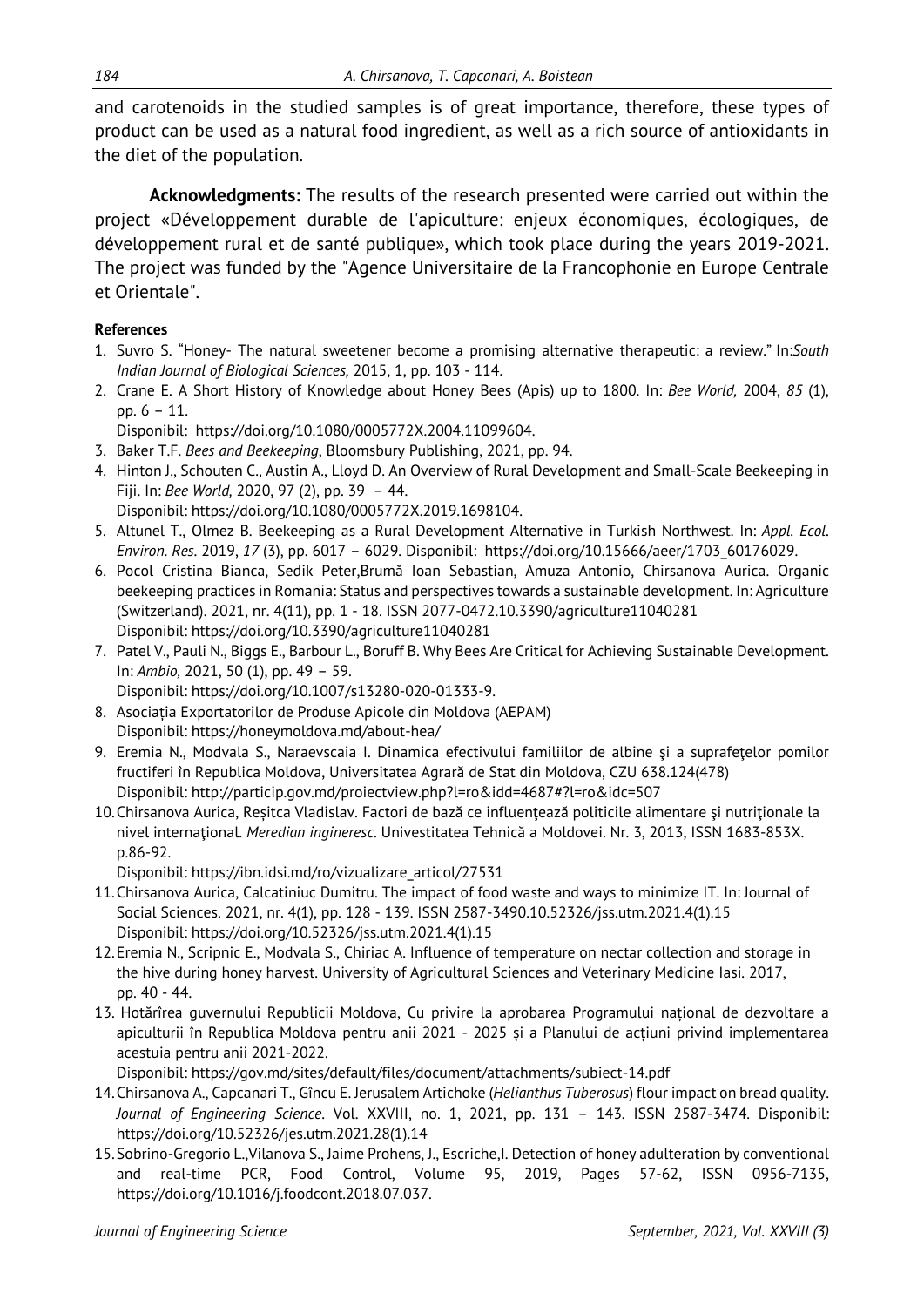- 16.Wang J., Xue X., Du X. Identification of Acacia Honey Adulteration with Rape Honey Using Liquid Chromatography–Electrochemical Detection and Chemometrics. In: *Food Anal. Methods,* 2014, 7, pp. 2003– 2012**.** Disponibil**:** <https://doi.org/10.1007/s12161-014-9833-7>
- 17.Song X., She D., Xin, M., Chen L., Li Y., Vander Heyden Y., Rogers K.M., Chen L. Detection of adulteration in Chinese monofloral honey using 1H nuclear magnetic resonance and chemometrics, In: *Journal of Food Composition and Analysis,* 2020, 86, 103390, ISSN 0889-1575. Disponibil: [https://doi.org/10.1016/j.jfca.2019.103390.](https://doi.org/10.1016/j.jfca.2019.103390)
- 18.Fan, K., Zhang, M. Recent developments in the food quality detected by non-invasive nuclear magnetic resonance technology, Critical Reviews in Food Science and Nutrition, 2019, 59(14), pp.2202-2213. Disponibil: [10.1080/10408398.2018.1441124](https://doi.org/10.1080/10408398.2018.1441124)
- 19.Ghramh,H.A., Khan, K.A., Zubair, A., Ansari, M.J. Quality evaluation of Saudi honey harvested from the Asir province by using high-performance liquid chromatography (HPLC). In: *Saudi Journal of Biological Sciences*, 27(8), 2020, pp.2097-2105.

Disponibil: [https://doi.org/10.1016/j.sjbs.2020.04.009.](https://doi.org/10.1016/j.sjbs.2020.04.009)

- 20.Zhu Z., Zhang Y., Wang J., Li X., Wang W., Huang Z. Sugaring-out assisted liquid-liquid extraction coupled with high performance liquid chromatography-electrochemical detection for the determination of 17 phenolic compounds in honey, In: *Journal of Chromatography A*, 2019, 1601, pp. 104 - 114. Disponibil: [https://doi.org/10.1016/j.chroma.2019.06.023.](https://doi.org/10.1016/j.chroma.2019.06.023)
- 21.Cengiz M.F., Durak M.Z. Rapid detection of sucrose adulteration in honey using Fourier transform infrared spectroscopy, In:*Spectroscopy Letters,* 2019, 52(5), pp. 267 - 273. Disponibil: [10.1080/00387010.2019.1615957](https://doi.org/10.1080/00387010.2019.1615957)
- 22.Tosun M. Detection of adulteration in honey samples added various sugar syrups with 13C/12C isotope ratio analysis method, Food Chemistry, 2013, 138(2–3), pp. 1629 - 1632. Disponibil: [https://doi.org/10.1016/j.foodchem.2012.11.068.](https://doi.org/10.1016/j.foodchem.2012.11.068)
- 23.Geană E-L., Ciucure C.T., Costinel D., Ionete R.E. Evaluation of honey in terms of quality and authenticity based on the general physicochemical pattern, major sugar composition and δ13C signature, Food Control, 2020, 109, 106919.

Disponibil: [https://doi.org/10.1016/j.foodcont.2019.106919.](https://doi.org/10.1016/j.foodcont.2019.106919)

- 24.Alvarez-Suarez J.M., Giampieri F., Battino M. Honey as a source of dietary antioxidants: Structures, bioavailability and evidence of protective effects against human chronic diseases. In: *Curr. Med. Chem*., 2013, 20, pp. 621 – 638.
- 25.Cooper, R. Honey for wound care in the 21st century. In: *J. Wound Care,* 2016, 25, pp. 544 552.
- 26.Cianciosi D., Forbes-Hernández T.Y., Ansary J., Gil E., Amici A., Bompadre S., Simal-Gandara J., Giampieri F., Battino M. Phenolic compounds from Mediterranean foods as nutraceutical tools for the prevention of cancer: The effect of honey polyphenols on colorectal cancer stem-like cells from spheroids, In: *Food Chemistry*, 325, 2020, 126881.

Disponibil: [https://doi.org/10.1016/j.foodchem.2020.126881.](https://doi.org/10.1016/j.foodchem.2020.126881)

- 27.Santos-Buelga C., González-Paramás A.M. Chemical Composition of Honey. In Bee Products—Chemical and Biological Properties. In: *Springer International Publishing: Cham,* Switzerland, 2017, pp. 43 – 82.
- 28.Vrabie, V., Yazlovitska, L., Ciochină, V., Rotaru, S. Comparative content of free aminoacids in pollen and honey. In: *Buletin Ştiinţific. Revista de Etnografie, Ştiinţele Naturii şi Muzeologie (Serie Nouă)*, 2019, 30(43), pp. 71 - 78.
- 29.Chirsanova A., Covaliov E., Capcanari T., Suhodol N., Deseatnicova O., Boistean A., Resitca V., Sturza R. Consumer behavior related to salt intake in the Republic of Moldova. *Journal of Social Sciences*. Vol. III, no. 4, 2020, pp. 101 – 110. DOI: 10.5281/zenodo.4296387 CZU 366:613.2:664.41(478). Disponibil: [https://jss.utm.md/wp-content/uploads/sites/21/2021/01/JSS-4-2020-pp\\_101-110.pdf](https://jss.utm.md/wp-content/uploads/sites/21/2021/01/JSS-4-2020-pp_101-110.pdf)
- 30.Palynological analysis of honey, value and quality characteristics Disponibil: [http://honey-land.ru/nauka-o-pchelakh/palinologicheskiy-analiz-otsenki-botanicheskogo](http://honey-land.ru/nauka-o-pchelakh/palinologicheskiy-analiz-otsenki-botanicheskogo-proiskhozhdeniya-meda.php)[proiskhozhdeniya-meda.php](http://honey-land.ru/nauka-o-pchelakh/palinologicheskiy-analiz-otsenki-botanicheskogo-proiskhozhdeniya-meda.php)
- 31.Zhishen J., Mengcheng T., Jianming W. The determination of flavonoid contents in mulberry and their scavenging effects on superoxide radicals. In: *Food Chem*., 1999, 64, pp. 555 – 559.
- 32.Ferreira I.C.F.R., Aires E., Barreira J.C.M., Estevinho L.M. Antioxidant activity of Portuguese honey samples: Different contributions of the entire honey and phenolic extract. In: *Food Chem.,* 2009, 114, pp. 1438 – 1443.
- 33.Noviyanto A., Abdulla, W.H. Honey botanical origin classification using hyperspectral imaging and machine learning. In: *Journal of Food Engineering*, 265, 2020, 109684.